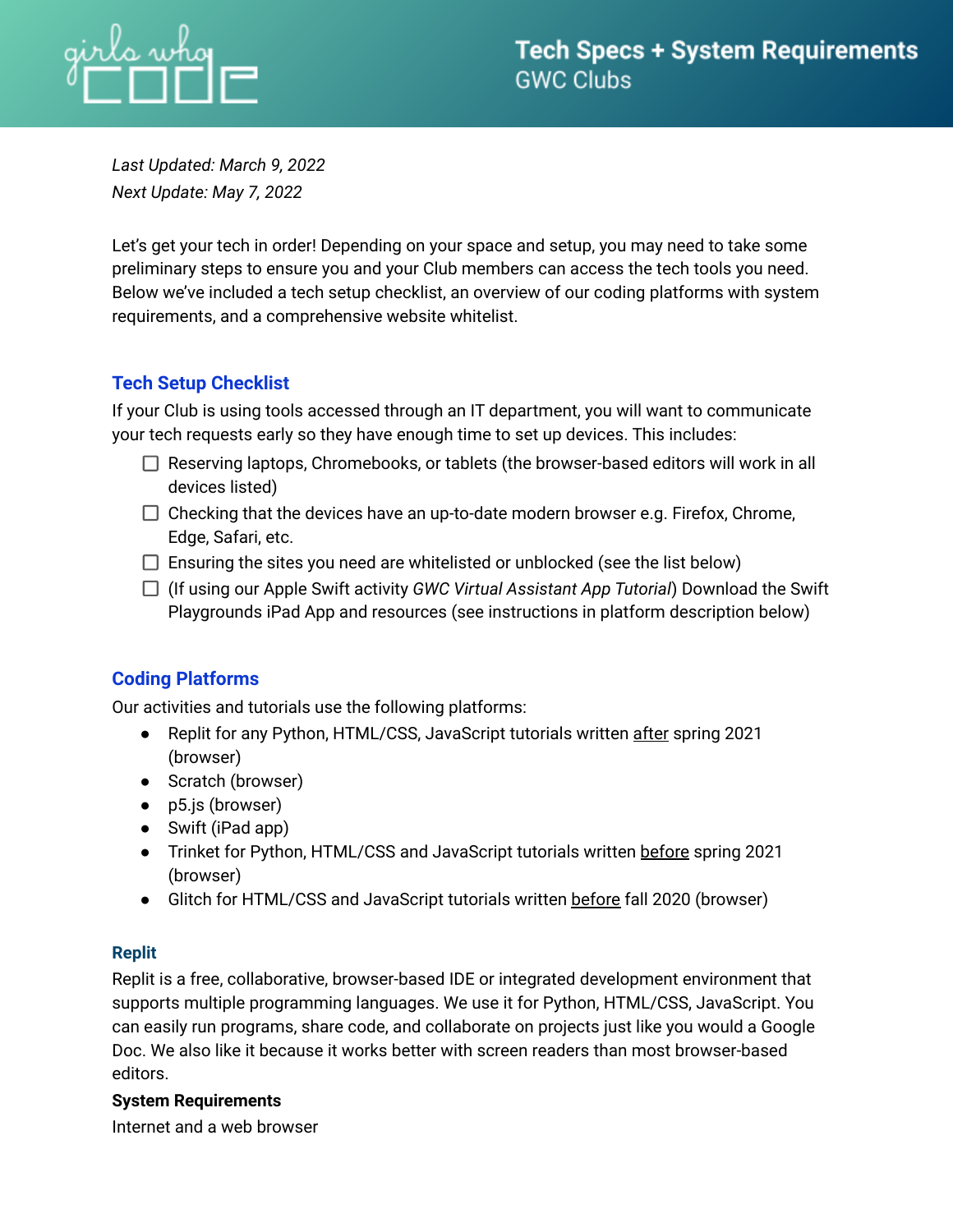

# **Scratch**

Scratch is a block-based programming language with a simple visual interface that allows young people to create digital stories, games, and animations. You can run it in the browser or download a standalone app. All of our tutorials and activities use the browser-based version.

#### **System Requirements**

Scratch will run in most current web browsers on desktops, laptops and tablets. You can view projects on mobile phones, but currently you are not able to create or edit projects on phones. Desktop / Laptop Browser

- Chrome  $(63+)$
- $\bullet$  Edge (15+)
- Firefox  $(57+)$
- $\bullet$  Safari (11+)
- Internet Explorer is NOT supported.

Tablet Browser

- Mobile Chrome (63+)
- Mobile Safari (11+)

# **p5.js**

P5.js is a JavaScript library created especially for artists and designers. If you want to get into creative coding with a text-based editor, this is a great place to start! You can run it in the browser or set it up on a local server and use a text editor like Sublime text (see [the Get Started page](https://p5js.org/get-started/) for more info). All of our tutorials and activities use the browser-based version.

#### **System Requirements**

Web editor: Internet and a web browser Local: p5 library and a text editor

# **Swift Playgrounds**

Swift is a powerful programming language created by Apple that is used to build some of today's most popular apps like Khan Academy, Lyft, Linkedin, and many more! Swift is a text-based programming language for Apple platforms. Swift Playgrounds is an app that teaches students how to code with Swift using fun, interactive, 3D puzzles and challenges.

# **System Requirements**

iPad or a Mac and a reliable internet connection.

- $\Box$  Make sure to download the most updated version of the Swift Playgrounds App for either [iPad](https://apps.apple.com/us/app/swift-playgrounds/id908519492) or [Mac](https://apps.apple.com/us/app/swift-playgrounds/id1496833156?mt=12).
- $\Box$  Students should now be able to access the Learn to Code 1, Learn to Code 2, and Answers playgrounds within their Swift Playgrounds app.
- □ Students should have access to the [Everyone](https://books.apple.com/book/id1481279769) Can Code Puzzles Student Guide.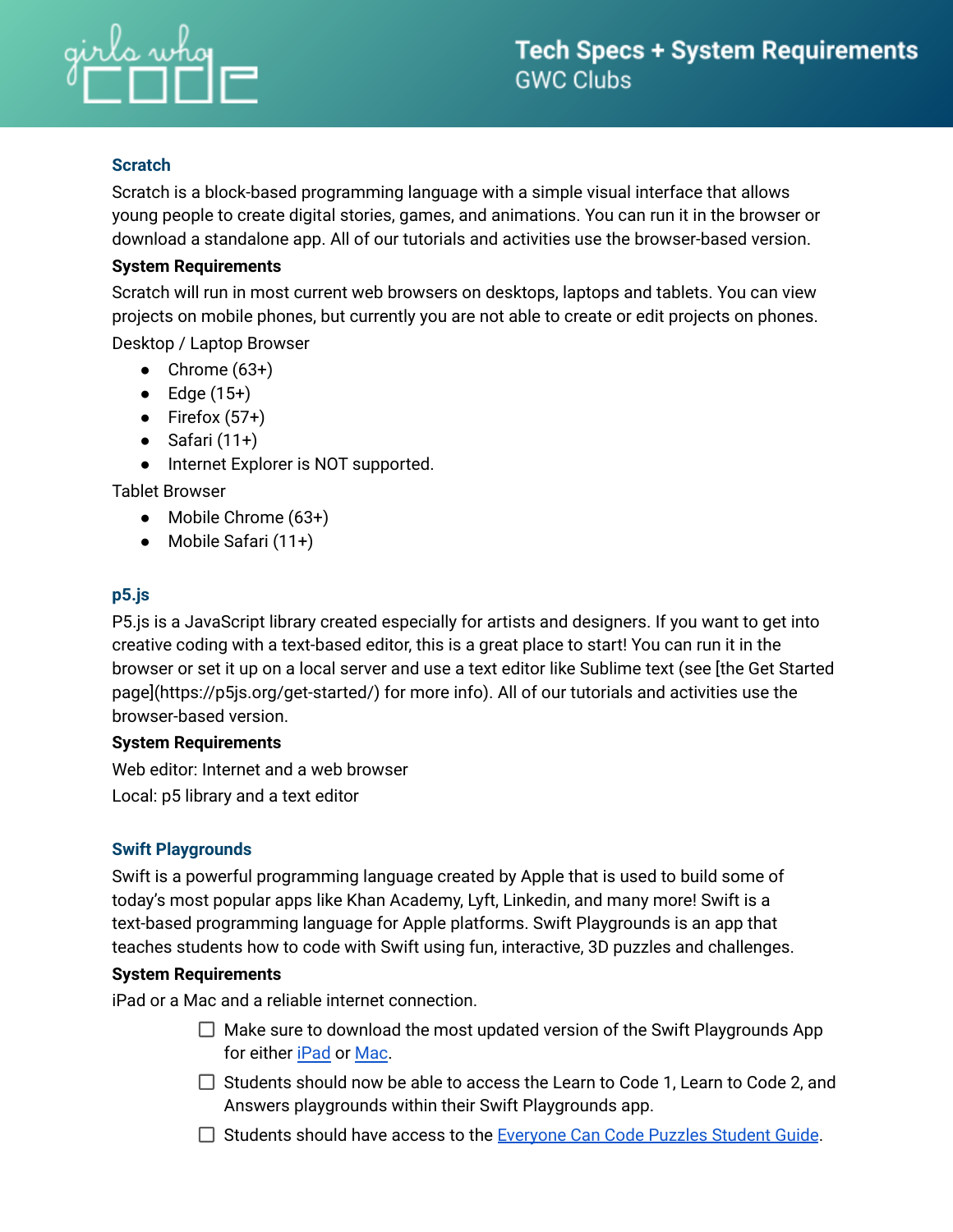

 $\Box$  Facilitators should have access to the [Everyone](https://books.apple.com/us/book/everyone-can-code-puzzles-teacher-guide/id1481279144) Can Code Puzzles Teacher [Guide](https://books.apple.com/us/book/everyone-can-code-puzzles-teacher-guide/id1481279144).

# **Trinket**

Trinket is an all-in-one, browser-based coding environment designed for education that supports Python, Blocks, HTML5, and GlowScript. *Note: We used Trinket in Python, HTML/CSS and JavaScript tutorials written before spring 2021.*

#### **System Requirements**

Internet and a web browser

Besides trinket.io, there are a few other sites to efficiently host JavaScript libraries and fonts. See the FAQ [page.](https://trinket.io/faq)

- $\Box$  trinket.io
- $\Box$  trinket-shell.com
- $\Box$  cloudflare.com
- $\Box$  googleapis.com
- $\Box$  gstatic.com
- $\Box$  intercom.io
- $\Box$  intercomcdn.com
- $\Box$  mathjax.org

# **Glitch**

Glitch is a platform that allows you to build fast, full-stack web apps in your browser for free. You can collaborate with folks on projects, make them live on the web, and ask for support from their community. *Note: We used Glitch for HTML/CSS and JavaScript tutorials written before fall 2020.*

#### **System Requirements**

Internet and a web browser. Supported browsers include:

- $\Box$  Google Chrome: Versions 41 and higher
- $\Box$  Microsoft Edge: Versions 16 and higher
- $\Box$  Mozilla Firefox: Versions 60 and higher

# **Website Whitelist**

#### **Tools**

- GWC: <https://www.girlswhocode.com>
- □ HQ: <https://www.hq.girlswhocode.com>
- □ YouTube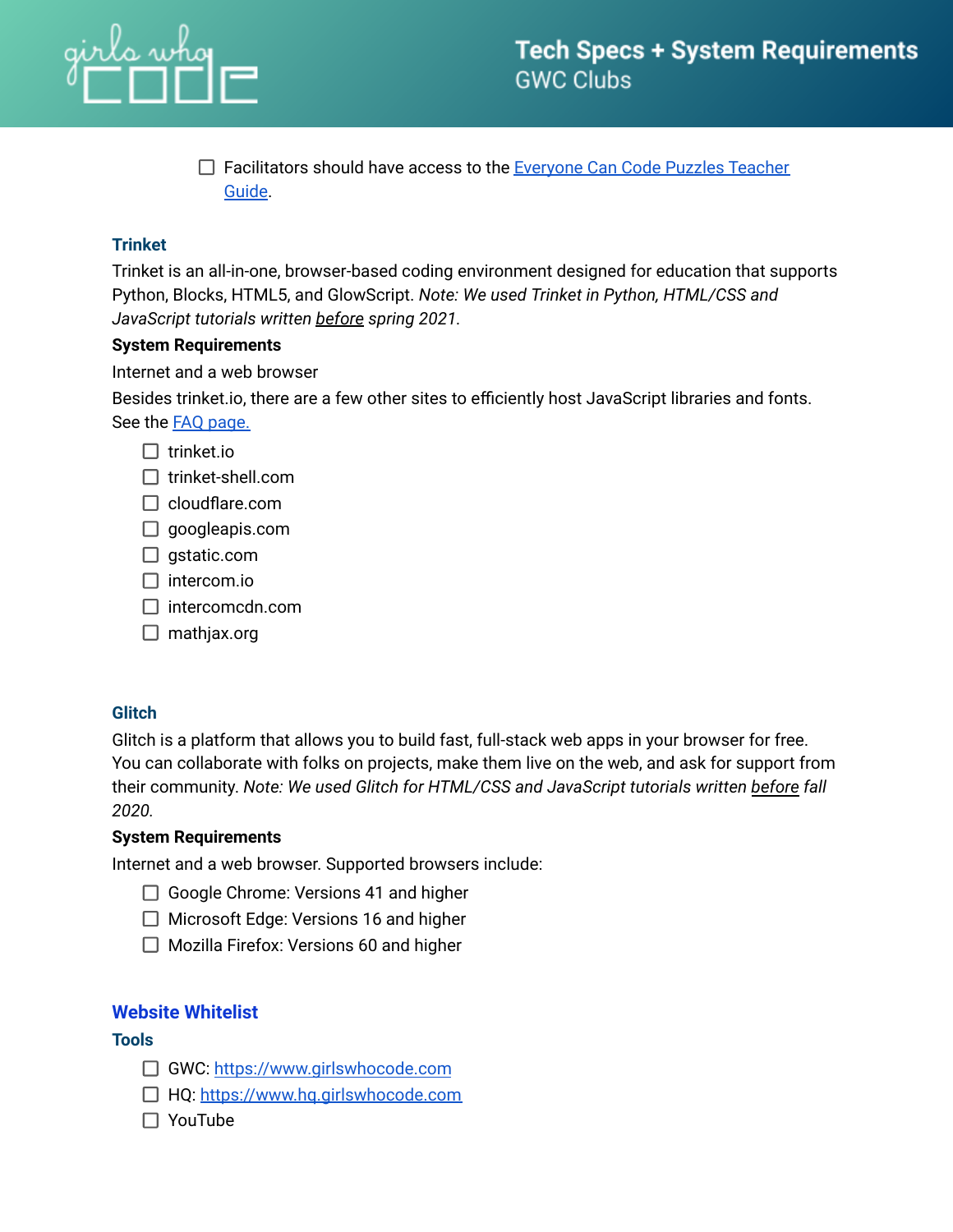# irls who<br>I I I I I

- $\Box$  We recommend that students have access to all of YouTube in case they want to search for additional tutorials: <https://www.youtube.com/>
- $\Box$  If you cannot give access to all of YouTube, please unblock the GWC Curriculum channel on YouTube:

[https://www.youtube.com/channel/UC3chlkg\\_aEFgDcHRy57vo8w](https://www.youtube.com/channel/UC3chlkg_aEFgDcHRy57vo8w)

- □ Vimeo: <https://vimeo.com/>
- Scratch: <https://scratch.mit.edu/>
	- $\Box$  See this [FAQ](https://scratch.mit.edu/faq) doc
- $\Box$  Replit: To make sure Replit works for you and your students on your school network, you need to ensure the following domains are whitelisted/unblocked. Your [admin](https://docs.replit.com/teams-edu/it-administrators-toolkit) can read more [about](https://docs.replit.com/teams-edu/it-administrators-toolkit) this here.
	- \*.replit.com (primary domain)
	- \*.repl.co (where web applications built on Replit are hosted)
	- \*.repl.it (old domain, not actively used)
	- \*.replitusercontent.com (old domain, not actively used)
- $\Box$  Trinket: <https://trinket.io/>
- Glitch: <https://glitch.com/>
- □ Kaggle: <https://www.kaggle.com/>

# **Code Resources**

- □ Mozilla Developer Reference: <https://developer.mozilla.org/en-US/>
- W3 Schools: <https://www.w3schools.com/>
- □ Python: <https://docs.python.org/3/>
- $\Box$  P5.js: <https://p5js.org/>
- □ Stack Overflow: <https://stackoverflow.com/>
- □ Wikipedia: [https://en.wikipedia.org/wiki/Main\\_Page](https://en.wikipedia.org/wiki/Main_Page)

# **Media + Design**

- □ Pixabay: <https://pixabay.com/>
- Pexels: <https://www.pexels.com/>
- □ StockSnap.io: [https://www.StockSnap.io](https://www.stocksnap.io)
- □ Upsplash: <https://unsplash.com/>
- □ WOCinTech: <https://www.flickr.com/photos/wocintechchat/>
- $\Box$  Burst: <https://burst.shopify.com/>
- □ Coolors: <https://coolors.co/>
- Adobe Color: <https://color.adobe.com/create/color-wheel>
- □ HTML Color Picking Tool: <https://htmlcolorcodes.com/color-picker/>